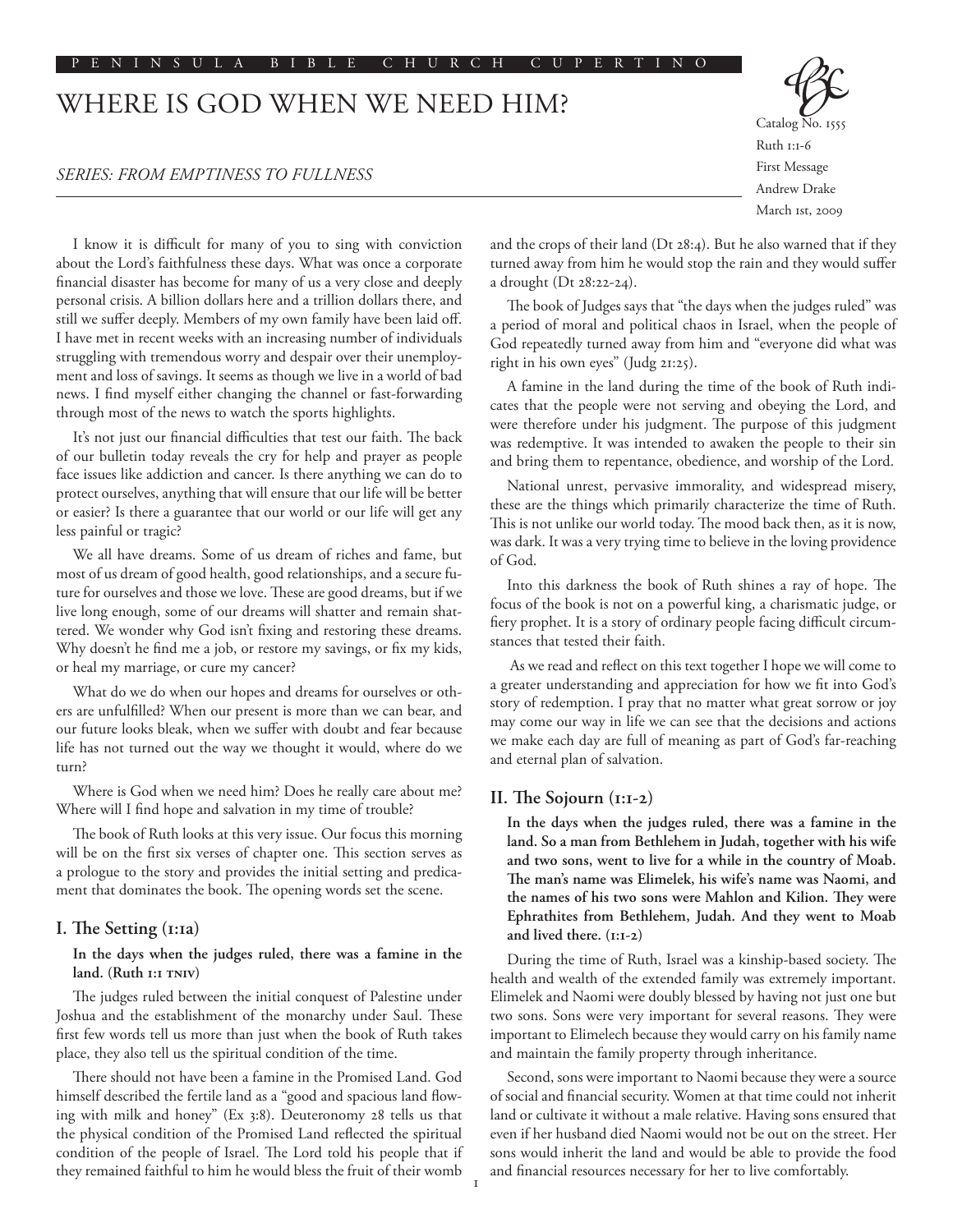Though Elimelek and his family were Ephrathites, a well-established clan with ancestral ties to the land and deep roots in the community, they were not living comfortably. Due to the famine, this distinguished family was struggling like every other family in Bethlehem.

Bethlehem, which means "house of bread," was so named because it was so fertile it served as the "bread basket" for nearby Jerusalem. We should not miss the irony that in this time of judgment and famine even those living in the "house of bread" did not have enough bread. Under these conditions Elimelek left his home and community in Bethlehem and with his family journeyed to Moab, which lay east of the Dead Sea.

In the heart and mind of the Israelites Moab was known for several things, none of them good. Moab was the son of the incestuous relationship between Lot and his older daughter. The Moabites worshipped the pagan god of Chemosh, to whom human sacrifices were made. When the Israelites were on the verge of entering the Promised Land, the men of Israel indulged in sexual immorality with Moabite women and made sacrifices to their pagan gods. The Lord's anger burned against them and disastrous consequences followed.

It is no wonder that in Deuteronomy 23 we see that the Lord strongly warned Israel to avoid the Moabites. To the men and women of Israel, Moab was a place of deep perversion and godlessness. It was a strange choice for Elimelek to sojourn even if permanent migration was not his intention.

Whereas the pagan religions sought to control the processes of nature with their fertility rites, the people of Yahweh were taught to trust him for blessing and prosperity in the land of promise. Instead of waiting on the Lord in this time of famine, Elimilek and his family chose to leave the Promised Land in the hope of finding blessing elsewhere. We soon learn that the purpose of their journey, to escape death, did not achieve its goal.

#### **III. The Tragedy (1:3-5)**

**Now Elimelek, Naomi's husband, died, and she was left with her two sons. They married Moabite women, one named Orpah and the other Ruth. After they had lived there about ten years, both Mahlon and Kilion also died, and Naomi was left without her two sons and her husband. (1:3-5)**

What was meant to be a sojourn for just a brief period stretched into a voluntary exile that lasted for more than 10 years. Not long after Naomi moved to a foreign land, leaving her home and her people, tragedy strikes. Her husband Elimelek dies, leaving her a widow with two sons. The story quickly moves from tragedy to scandal as Naomi's two sons marry Moabite women, Orpah and Ruth. For the Israelites, intermarriage with foreigners, especially Moabites, was frowned upon, to guard against being influenced into worshipping their pagan gods and idols (Exod 34:16; Deut 7:3; Deut 23:2-4).

Even after ten years of marriage neither of Naomi's two sons had children. Bereft of her husband or any grandchildren, her grief is soon compounded by the death of both of her sons. The emotional toll was extremely severe. But now Naomi's very existence is at risk. In the Ancient Near East, an aging woman left without a husband or sons would be in a desperate situation, especially in a foreign country where she had no extended family to help her. Her men had died, and so had her hopes and dreams.

It is hard to imagine the depth of Naomi's pain. An author I have come to appreciate is Polish priest Walter J. Ciszek. In his book "He Leadeth Me," he reflects on the persecution, suffering, and loss of life he experienced from the invasion of the Soviet Red Army into his village of Albertyn in October of 1939. His description of the tragedy he suffered gives us insight into what Naomi was feeling:

Suddenly, our whole world had changed. It is impossible to describe the feeling that comes over you at such a time. The feeling that somehow, in an instant of time, everything is changed and nothing again will ever be quite the same. That tomorrow will never again be like yesterday. That the very trees, the grass, the air, the daylight are no longer the same, for the world has changed. It is a feeling impossible to describe, and yet one that every wife who has lost a husband knows well.<sup>1</sup>

In our next study we will hear Naomi speak and get a sense of what is going on in her heart and mind. But if this was your experience what would you be thinking and feeling? Why is this happening to me? Where have I gone wrong? Are you still in control, God? Can I trust you?

It seems as though Naomi's life is spiraling deeper and deeper into darkness and despair, with no end in sight. All possible relationships of rescue seemed to have been severed. Humanly speaking there was no possibility of restoration in her life. If her story was on the TV news we would be tempted to change the channel. But there is a glimmer of hope on the horizon.

#### **IV. The Lord Visits (1:6)**

When Naomi heard in Moab that the LORD had come to the aid **of his people by providing food for them, she and her daughters–in–law prepared to return home from there. (1:6)**

In just a few short words we hear of potentially life-changing news. The famine is over. In his compassion, the Lord has come to the aid of his people. The literal translation is that the Lord "visited" his people. He had not forgotten or abandoned Naomi or his people. The famine was not over because the weather just happened to change. There is rain and food in Israel only because the Lord has taken the initiative to provide for his people.

Even when his people turn away from him the Lord keeps his covenants. The Lord is alive and actively comes to help his people in need. This good news is a herald of hope, calling Naomi to return home not just to Bethlehem but to the Lord and his people.

The circumstances and promises of this world have come up woefully short for Naomi. She doesn't know what the future holds. She doesn't have a master plan for how to get her life back on track. She simply decides to return home, where she has heard the life-saving and powerful news that even when life seems darkest the Lord is always present and faithful to his people.

The first 6 verses of Ruth encourage us to see our entire life, including our suffering, in the context of the faithfulness of God. Naomi certainly suffers, but her suffering is placed within, not outside, God's providence.

Where is God when we need him? It is the timeless question of those who are suffering. It is the question of the psalmists and the prophets. It is the question which Gideon put to the angel of the Lord in a time of great distress:

When the angel of the LORD appeared to Gideon, he said, "The Lord is with you, mighty warrior." "But sir," Gideon replied, "if the Lord is with us, why has all this happened to us? Where are **all his wonders that our fathers told us about when they said,**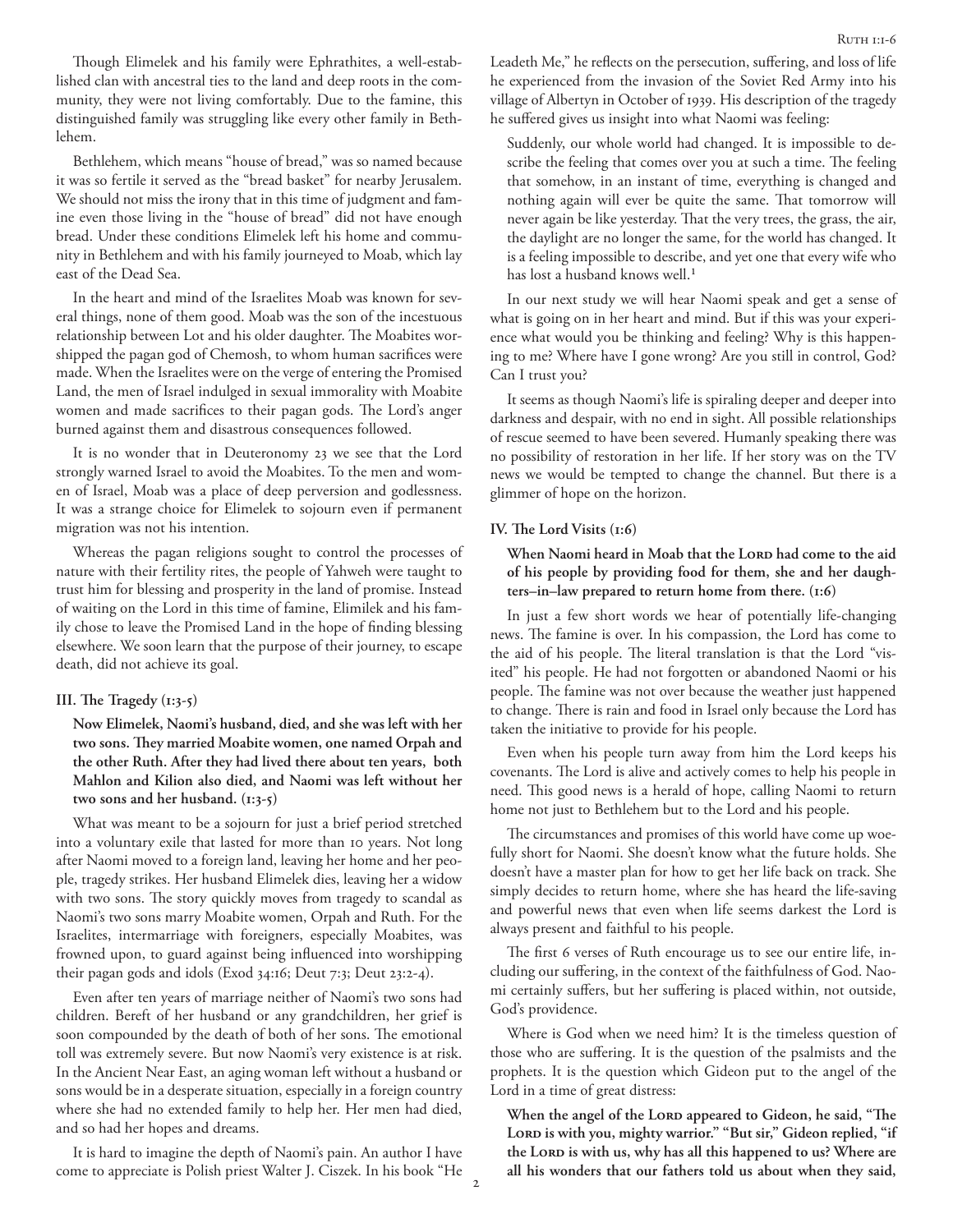WHERE IS GOD WHEN WE NEED HIM?

'Did not the Lorp bring us up out of Egypt?' But now the Lorp **has abandoned us and put us into the hand of Midian."**

The Lord turned to him and said, "Go in the strength you **have and save Israel out of Midian's hand. Am I not sending you?" "But Lord," Gideon asked, "how can I save Israel? My clan is the weakest in Manasseh, and I am the least in my family." The**  LORD answered, "I will be with you, and you will strike down all **the Midianites together." (Judges 6:12-16)**

Though it is often unseen, the Lord is at work all the time in the circumstances of our messy and frequently painful lives. We may never know the "why" of the tragedies and pain of our life, but what we do have is the assurance that is so often repeated throughout the Bible, including Jesus' word to his disciples, "I am with you always." When we encounter times of trouble and tragedy and God seems uncaring and distant, we can rest assured that he is with us each step of the way. He is good. He is present with us even though it may not appear that way.

It is important and good for us to grieve when suffering comes our way. But as believers in our risen Lord we grieve with hope. Even in the darkest tragedy God is near. We are not alone. The Lord has taken the initiative to be with us. He has already made the first move and reached out to us in his love and mercy. He has given us his Son Jesus Christ and his abiding presence and comfort through his Spirit. Though we may not always comprehend his purposes we can trust his love for us. As the apostle Paul put it, "For I am convinced that neither death nor life, neither angels nor demons, neither the present nor the future, nor any powers, neither height nor depth, nor anything else in all creation, will be able to separate us from the love of God that is in Christ Jesus our Lord" (Rom 8:38-39).

In a world spoiled by sin, none of us is exempt from misfortune. There are times, sometimes long seasons, when life simply doesn't go the way we think it should. In the months and years ahead we will all likely face losses we did not think possible, and illnesses that defy treatment, but our grief and pain are not wasted. Our loss and heartache are a tragedy, but it's never only a tragedy.

When our earthly dreams are shattered that awakens within us a deep longing, a desire for more than what this world offers. In the midst of our pain the Lord is at work drawing us to himself, building our faith and character, and molding us in the image of his Son.

Larry Crabb says it well:

What He's doing while we suffer is leading us into the depths of our being, into the center of our soul where we feel our strongest passions. It's there we discover our desire for God. Through the pain of shattered lower dreams, we wake up to the realization that we want an encounter with God more than we want the blessings of life. And that begins a revolution in our lives. We can welcome our suffering now as an opportunity to meet God and experience genuine transformation.2

Gloria Wellman, my dear friend and awesome secretary here at the church, has suffered deep pain at the loss of her husband Art. She has graciously and courageously accepted my invitation to come and share with you about her journey. I have had a front row seat to observe the way the Lord has been working in the midst of the pain in her life to make her a beautiful Christ-like woman. I have seen how the Lord has transformed her vulnerability and grief into his power and grace, not only in her own life but also in the lives of those around her.

## **Trusting God After Art's Death**

**Gloria Wellman**: I was married for nearly 25 years when my husband died suddenly of a brain aneurysm 12 years ago. We were at the stage in life when our two children, Allison and Ryan, were in college, and we could begin concentrating more on our lives together––going on spontaneous vacations, cooking dinner together or going out for dinner. We had new freedom to do the things we'd been wanting to do for so many years. We even had someone to care for Art's mom, who had Alzheimer's, whenever we wanted to get away for the weekend. And the best thing out of those 25 years was that we'd finally gotten better at our communication skills. Life was good.

When this tragic and what seemed to be an untimely death occurred, I went through all the emotional feelings you can imagine: confusion, fear, despair, anger, and even bitterness. I felt like I was on an emotional roller coaster for such a long time. How was I going to make it through this week, this month, or this year? Why did this happen? What could we have done to prevent this? Was this a cruel joke? I even wondered if God had abandoned me.

But I needed to be strong for my children. I needed to learn how to keep us all afloat. How about finances? Art took care of all that. What about his mom? Who was going to take care of her? I needed Art's comfort and his wisdom. I remember one morning just falling on my face before God and crying out for help. I just couldn't do it by myself anymore. I needed God more than ever. It seemed that Art was the one I depended on for most of my security all this time. I would have to depend on the Lord more than I had ever done before.

When Andy asked me to share part of my journey, I went back and read my prayer journals from those first few years. I can say that God has been faithful to that cry for help so many years ago. I got a great job. Look who I work for! I found a wonderful group home for my mother-in-law, who has now passed away. Allison and Ryan both finished college. We had saved just enough. Soon after that they got married to wonderful people who know the Lord and are learning to depend on him too. That was our prayer. And best of all, God has blessed me with three precious little grandchildren.

When my mom died many years ago, I saw my dad serving God in so many ways. He was a great role model for me. I knew God had a purpose for my life. When I was asked to go to Romania on a missions trip, I knew I had to take the focus off of myself and begin my new single life doing things that would further his purpose. I have now been to Romania many times and I have been blessed by these trips in so many ways. God gave me a huge number of young people whom I feel he put in my life to listen to when they had the need, and to love them, knowing I could feel their pain of loneliness or despair.

I also began opening up my home to ministries, such as holding TwentySomethings meetings in my home, hosting Bible studies and housing Romanian girls and a very special girl from Slovakia for the summer. This would become a small ministry to the young people in my life. God gave me a new perspective on life. I'm now learning to focus on those who have so much less than I do. He has opened up a whole new world to me and I've learned to depend on his faithfulness more than ever before.

To continue taking the focus off of myself, I participated in a Widow/Widower's support group in the area. When I was asked